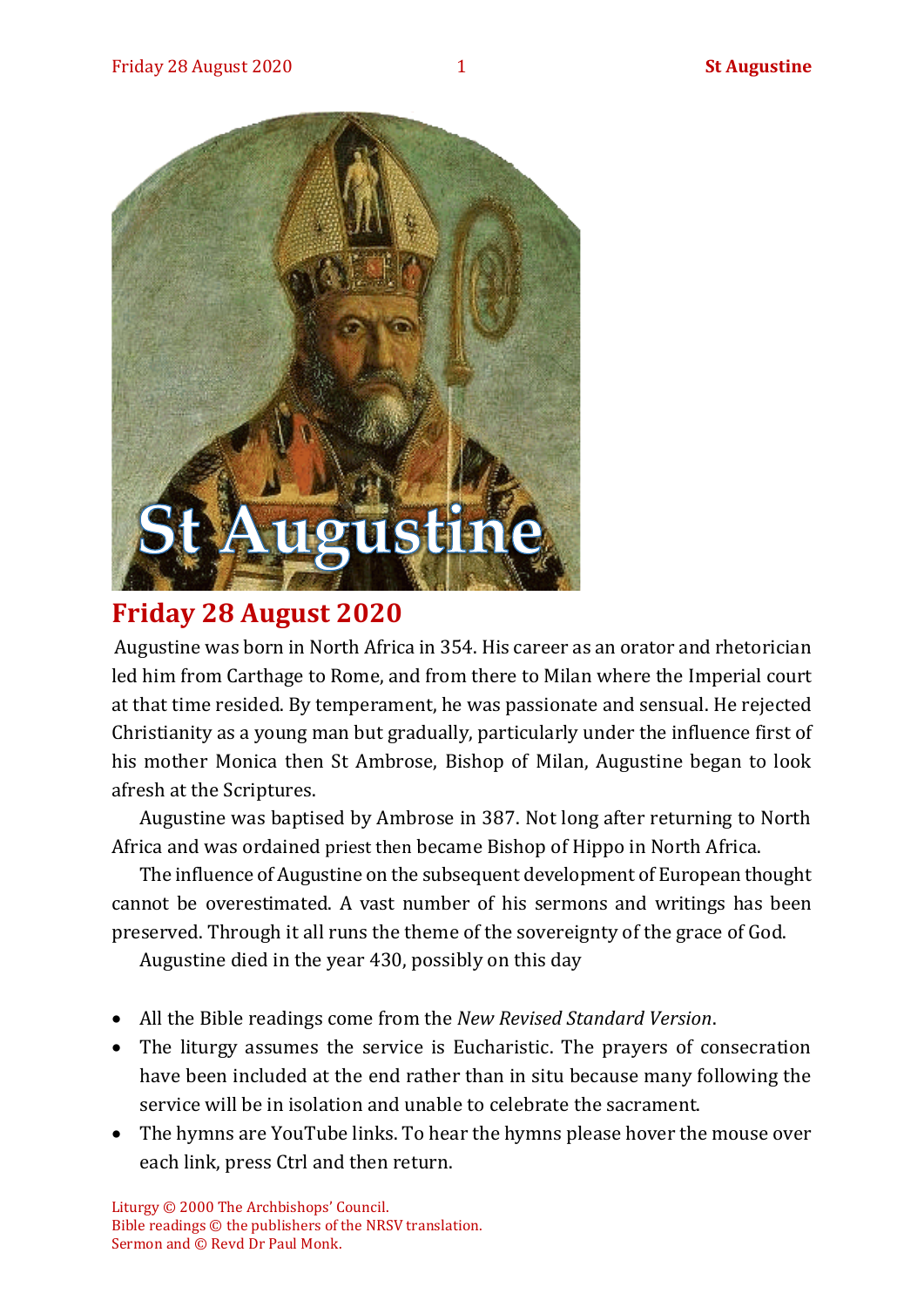## **Introduction and welcome**

HYMN 1 **[Teach me my God and King](https://www.youtube.com/watch?v=p1Rpax0eEqI)** (please click on this link to hear the hymn)

## **The Welcome**

In the name of the Father, and of the Son, and of the Holy Spirit

All **Amen.**

The Lord be with you

All **And also with you.**

## **The Preparation**

All **Almighty God,**

**to whom all hearts are open, all desires known, and from whom no secrets are hidden: cleanse the thoughts of our hearts by the inspiration of your Holy Spirit, that we may perfectly love you, and worthily magnify your holy name; through Christ our Lord. Amen.**

Our Lord Jesus Christ said: The first commandment is this: 'Hear, O Israel, the Lord our God is the only Lord. You shall love the Lord your God with all your heart, with all your soul, with all your mind, and with all your strength.'

And the second is this: 'Love your neighbour as yourself.' There is no other commandment greater than these. On these two commandments hang all the law and the prophets. All **Amen. Lord, have mercy.**

Christ calls us to share the heavenly banquet of his love with all the saints in earth and heaven. Therefore, knowing our unworthiness and sin, let us confess our sins in penitence and faith, firmly resolved to keep God's commandments and to live in love and peace with all.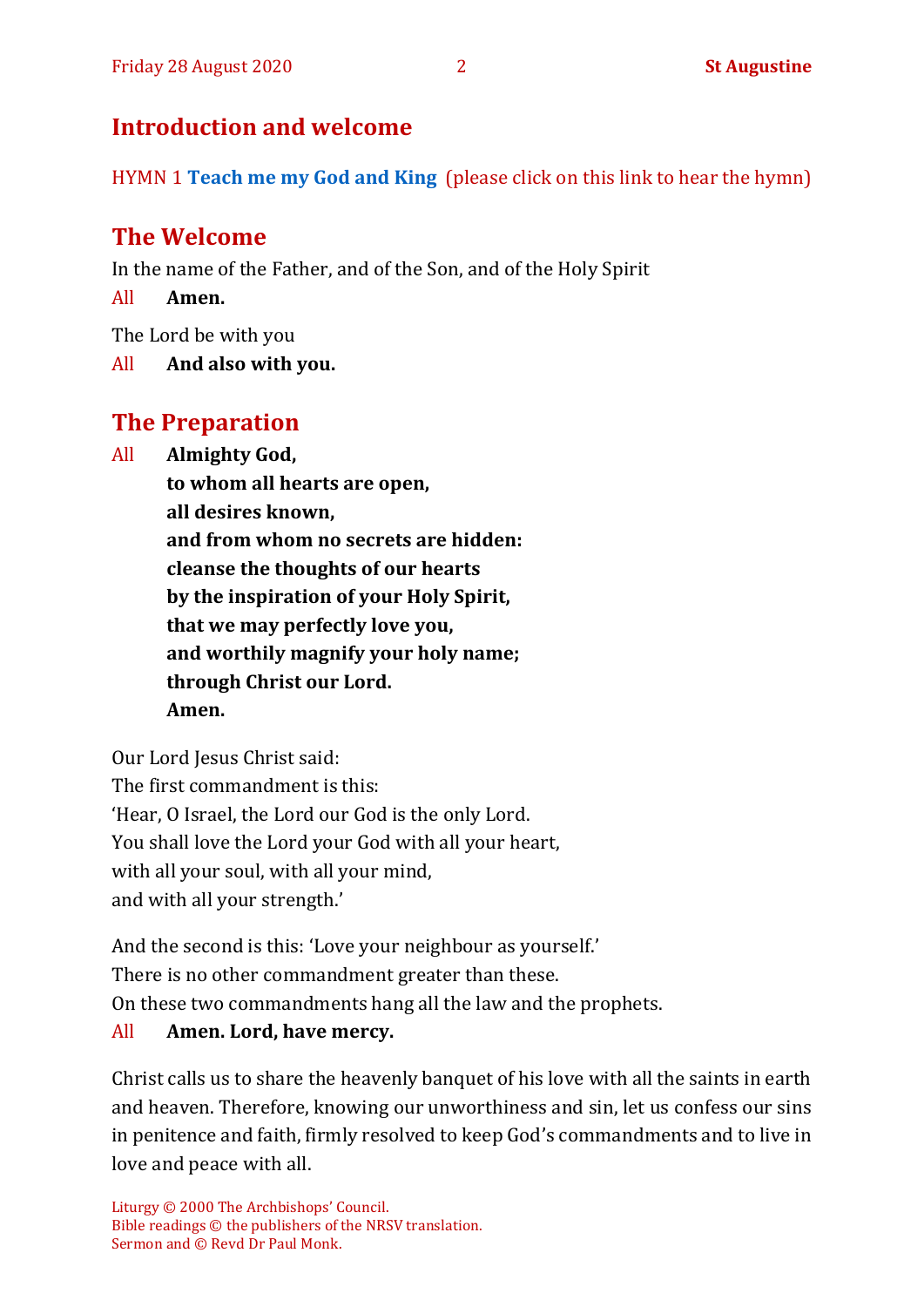All **Almighty God, our heavenly Father, we have sinned against you and against our neighbour in thought and word and deed, through negligence, through weakness, through our own deliberate fault. We are truly sorry and repent of all our sins. For the sake of your Son Jesus Christ, who died for us, forgive us all that is past and grant that we may serve you in newness of life to the glory of your name. Amen.**

Almighty God,

who forgives all who truly repent, have mercy upon you, pardon and deliver you from all your sins, confirm and strengthen you in all goodness, and keep you in life eternal; through Jesus Christ our Lord. All **Amen.**

## **The Gloria**

This Gloria is sung to the tune of 'Cwm Rhondda'. Click **[here](about:blank)** for the tune.

All **Glory be to God in Heaven, Songs of joy and peace we bring, Thankful hearts and voices raising, To creation's Lord we sing. Lord we thank you, Lord we praise you, Glory be to God our King: Glory be to God our King. Lamb of God, who on our shoulders, Bore the load of this world's sin; Only Son of God the Father, You have brought us peace within.**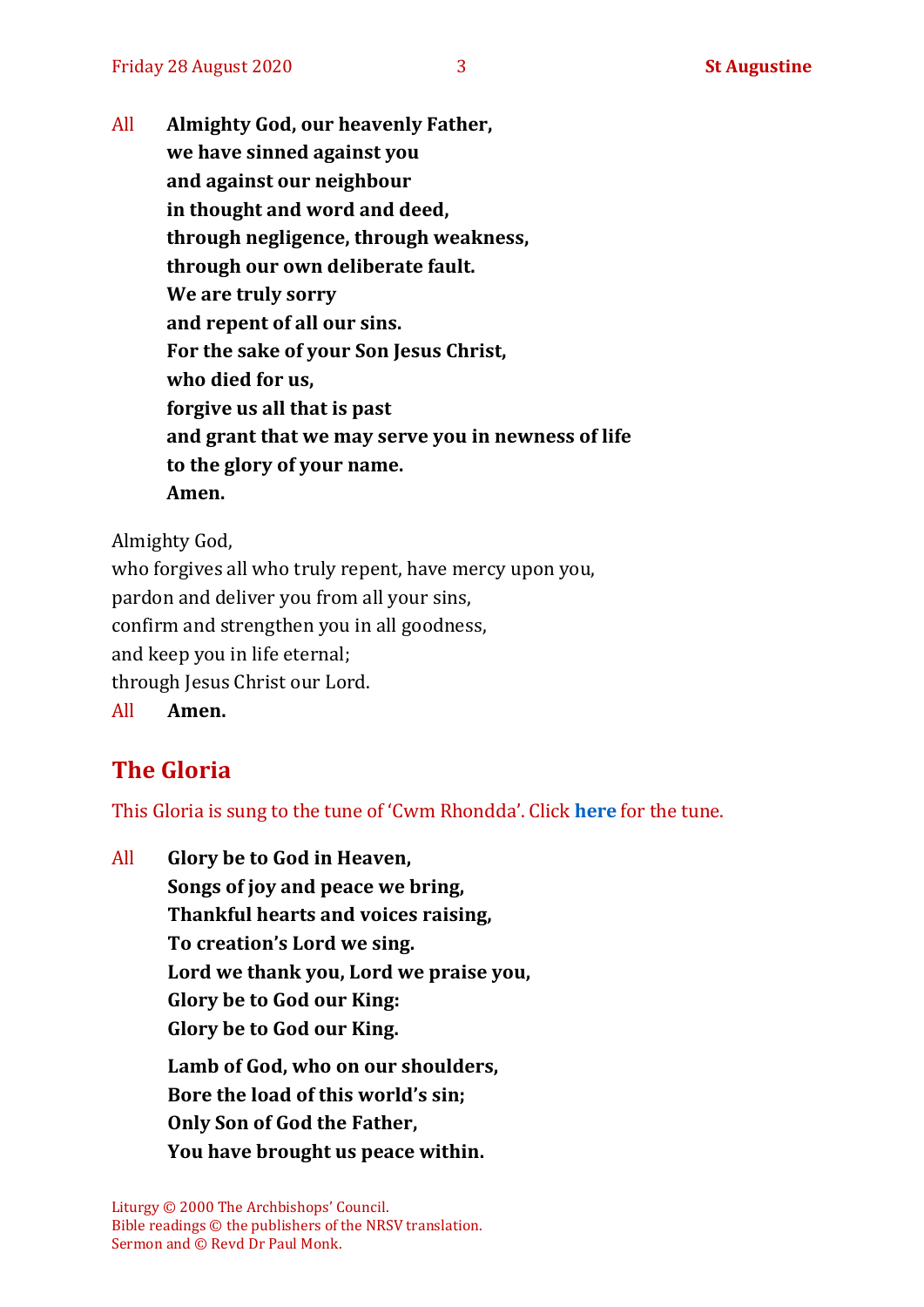**Lord, have mercy, Christ have mercy, Now your glorious reign begin: Now your glorious reign begin.**

**You O Son of God are Holy, You we praise with one accord. None in heav'n or earth is like you, Only you are Christ the Lord. With the Father and the Spirit, Ever worshipped and adored: Ever worshipped and adored.**

## **The Collect for the St Augustine**

Merciful Lord, who turned Augustine from his sins to be a faithful bishop and teacher: grant that we may follow him in penitence and discipline till our restless hearts find their rest in you; through Jesus Christ your Son our Lord, who is alive and reigns with you, in the unity of the Holy Spirit, one God, now and for ever.

All **Amen.**

#### **First reading**

#### A reading from Ecclesiasticus

The one who devotes himself to the study of the law of the Most High seeks out the wisdom of all the ancients, and is concerned with prophecies; he preserves the sayings of the famous and penetrates the subtleties of parables; he seeks out the hidden meanings of proverbs and is at home with the obscurities of parables. He serves among the great and appears before rulers; he travels in foreign lands and learns what is good and evil in the human lot. He sets his heart to rise early to seek the Lord who made him, and to petition the Most High; he opens his mouth in prayer and asks pardon for his sins.

If the great Lord is willing, he will be filled with the spirit of understanding; he will pour forth words of wisdom of his own and give thanks to the Lord in prayer. The Lord will direct his counsel and knowledge, as he meditates on his mysteries. He will show the wisdom of what he has learned and will glory in the law of the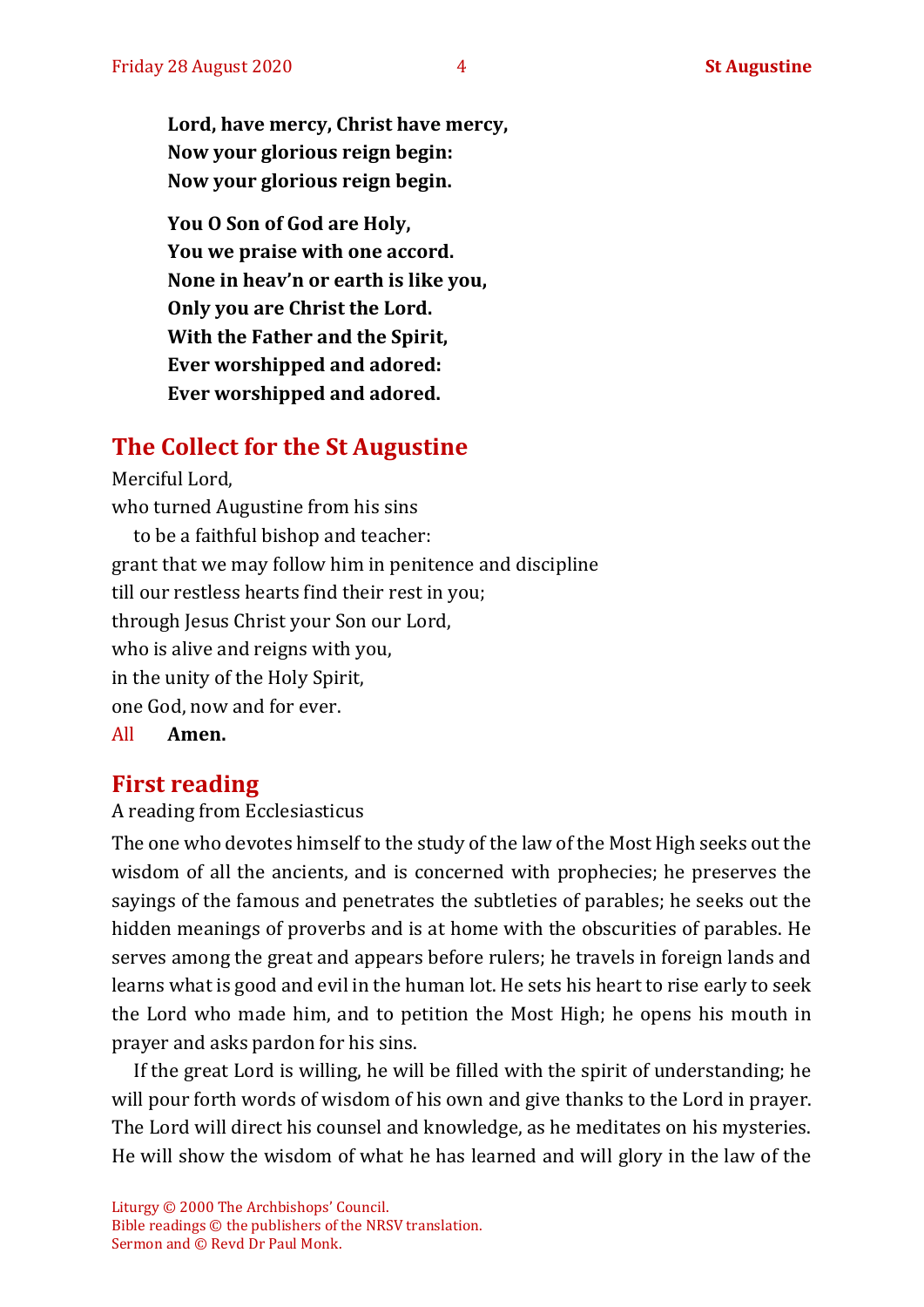Lord's covenant. Many will praise his understanding; it will never be blotted out. His memory will not disappear and his name will live through all generations. Nations will speak of his wisdom, and the congregation will proclaim his praise. *Ecclesiasticus 39:1–10*

This is the Word of the Lord

All **Thanks be to God.**

## **Second reading**

A reading from St Paul's Letter to the Romans

You know what time it is, how it is now the moment for you to wake from sleep. For salvation is nearer to us now than when we became believers; the night is far gone, the day is near. Let us then lay aside the works of darkness and put on the armour of light; let us live honourably as in the day, not in revelling and drunkenness, not in debauchery and licentiousness, not in quarrelling and jealousy. Instead, put on the Lord Jesus Christ, and make no provision for the flesh, to gratify its desires. *Romans 13:11–14*

This is the Word of the Lord

All **Thanks be to God.**

HYMN 2 **[Christ whose glory fills the skies](https://www.youtube.com/watch?v=NoOS1L15r6o)** (click on this link to hear the hymn)

## **Gospel reading**

Hear the Gospel of our Lord Jesus Christ according to Matthew

#### All **Glory to you O Lord.**

But you are not to be called rabbi, for you have one teacher, and you are all students. And call no one your father on earth, for you have one Father—the one in heaven. Nor are you to be called instructors, for you have one instructor, the Messiah. The greatest among you will be your servant. All who exalt themselves will be humbled, and all who humble themselves will be exalted. *Matthew 23:8–12*

This is the Gospel of the Lord

#### All **Praise to you O Christ.**

## **Sermon**

Augustine was passionate and loved the things of this world. He became obsessed with the idea of holiness from soon after he become a Christian. As happens often,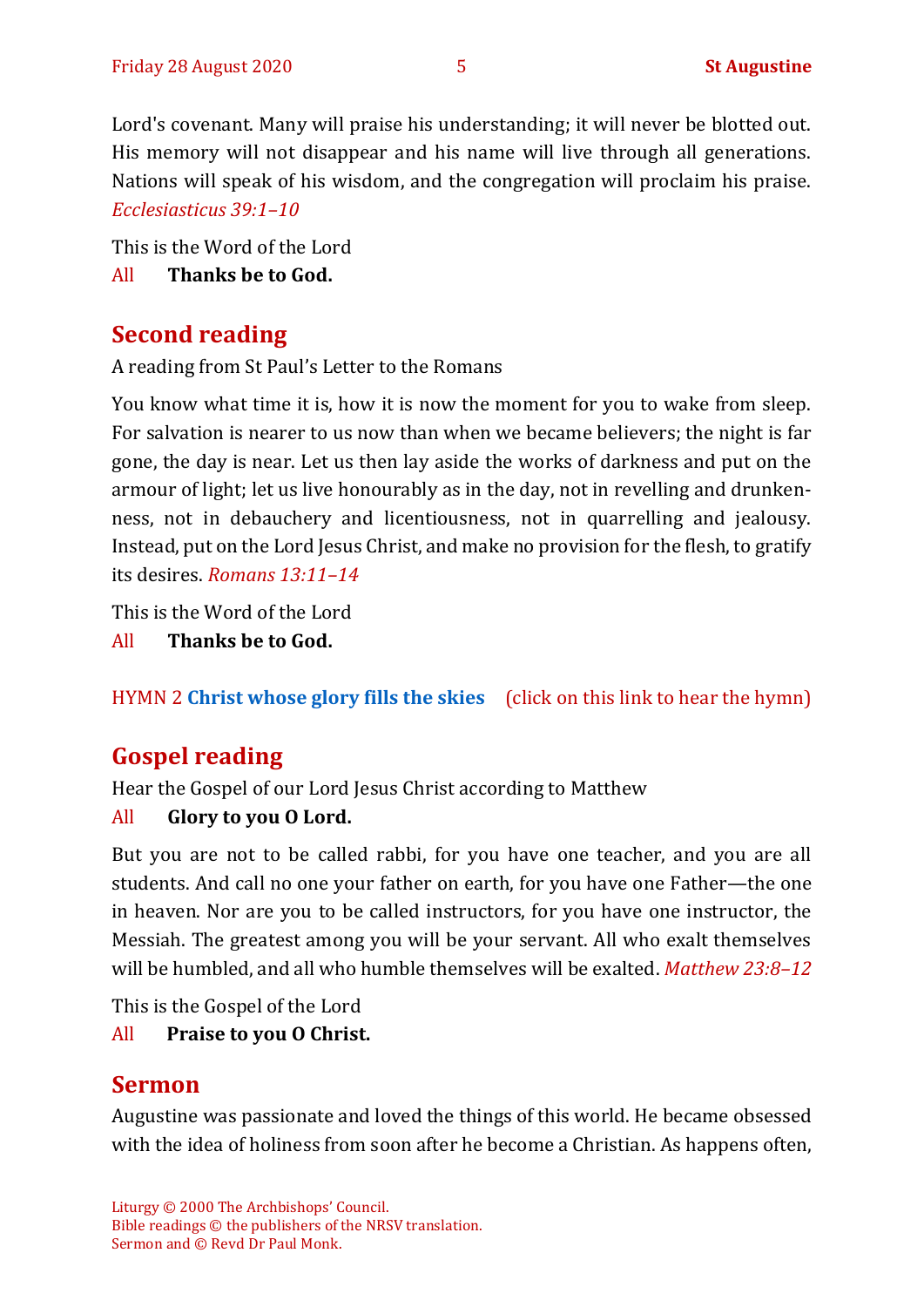his faith fed on a single phrase from the Bible. In his case it was, 'Blessed are the pure in heart for they will see God' (from the Sermon on the Mount) so Augustine prayed to become pure.

Augustine realised that his faith was not growing and asked God what to do. He realised that while he was saying the words, 'Make me pure' deep down he was praying a more honest prayer, 'Make me pure … but not yet.' Augustine acknowledged the truth and amended his life. And he grew to become a great Christian.

Augustine identified the problem causing his own lack of spiritual growth. He loved something more than he loved God, and that thing was bad. In Augustine's case, it was having sex with a servant girl but it could have been almost anything.

Many of us want to grow spiritually but, like Augustine, we may love other things that we know are wrong. And we may love them much more than we love God. Our love for these 'somethings' is a barrier between us and God. God confronts us with our skewed sense of priorities each time we seek Him. In effect, He's giving us a choice: choose Him or choose the wrong we know is bad but still love?

All of us fail to grow as Christians at some time in our lives as disciples. At each stage, the problem will probably be the same as Augustine's: we're placing something between us and God. Each time, we must recognise that doing so is putting our growth on hold. We're saying 'Not yet' to God. We'll grow in Godliness as soon as we're past any attachment to such obstacles.

Actually, we'll have many such battles as we develop as Christians. Each time God will show us that we're putting something between us and Him, and each time when we pray 'make me yours' we will actually have been praying '… but not yet.'

When we first become a Christian, that 'something' is often physical. It may be an addiction, a relationship, a possession. As we develop, the something is more likely to be an attitude (lifestyle or an –ism) or a misuse of God's gifts (time or money). Later still, that something will be more spiritual such as spiritual pride.

But whatever it is, we need to cut through the sentiment as soon *as we identify it*. We must forget any sense of 'not yet' because our eternal destiny requires nothing less.

#### **The Creed**

Do you believe and trust in God the Father, the source of all being and life, the one for whom we exist?

#### All **We believe and trust in him.**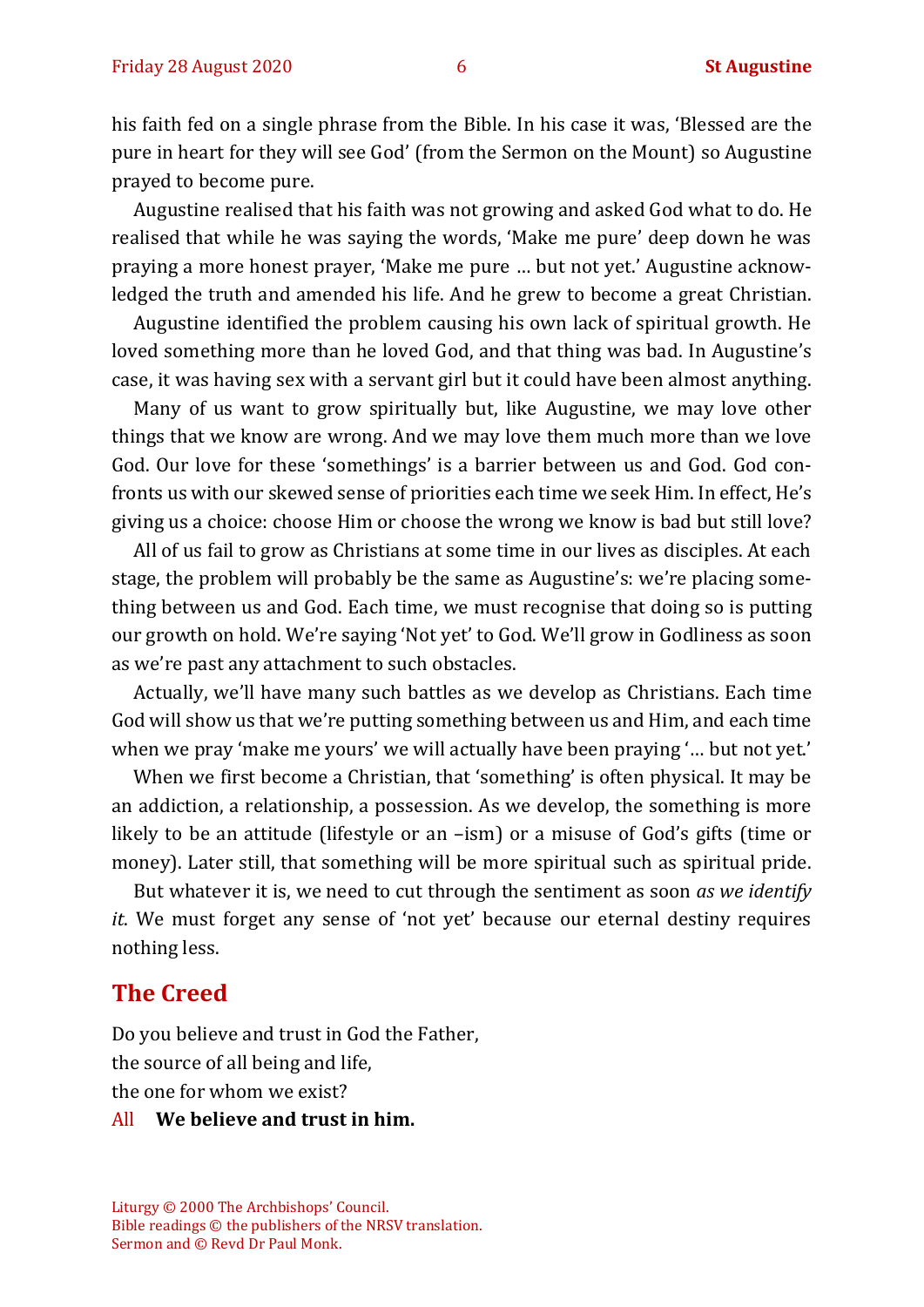Do you believe and trust in God the Son, who took our human nature, died for us and rose again?

#### All **We believe and trust in him.**

Do you believe and trust in God the Holy Spirit, who gives life to the people of God and makes Christ known in the world?

#### All **We believe and trust in him.**

This is the faith of the Church.

All **This is our faith. We believe and trust in one God, Father, Son and Holy Spirit. Amen.**

## **Prayers of intercession** (all come from St Augustine himself)

Lord Jesus, let me know myself and know You, and desire nothing save only You. Let me hate myself and love You. Let me do everything for the sake of You. Let me humble myself and exalt You. Let me think of nothing except You. Let me die to myself and live in You. Let me accept whatever happens as from You. Let me banish self and follow You, and ever desire to follow You. Let me fly from myself and take refuge in You, That I may deserve to be defended by You. Let me fear for myself. Let me fear You, and let me be among those who are chosen by You. Let me distrust myself and put my trust in You. Let me be willing to obey for the sake of You. Let me cling to nothing save only to You, And let me be poor because of You. Look upon me, that I may love You. Call me that I may see You, and for ever enjoy You. All **Amen.**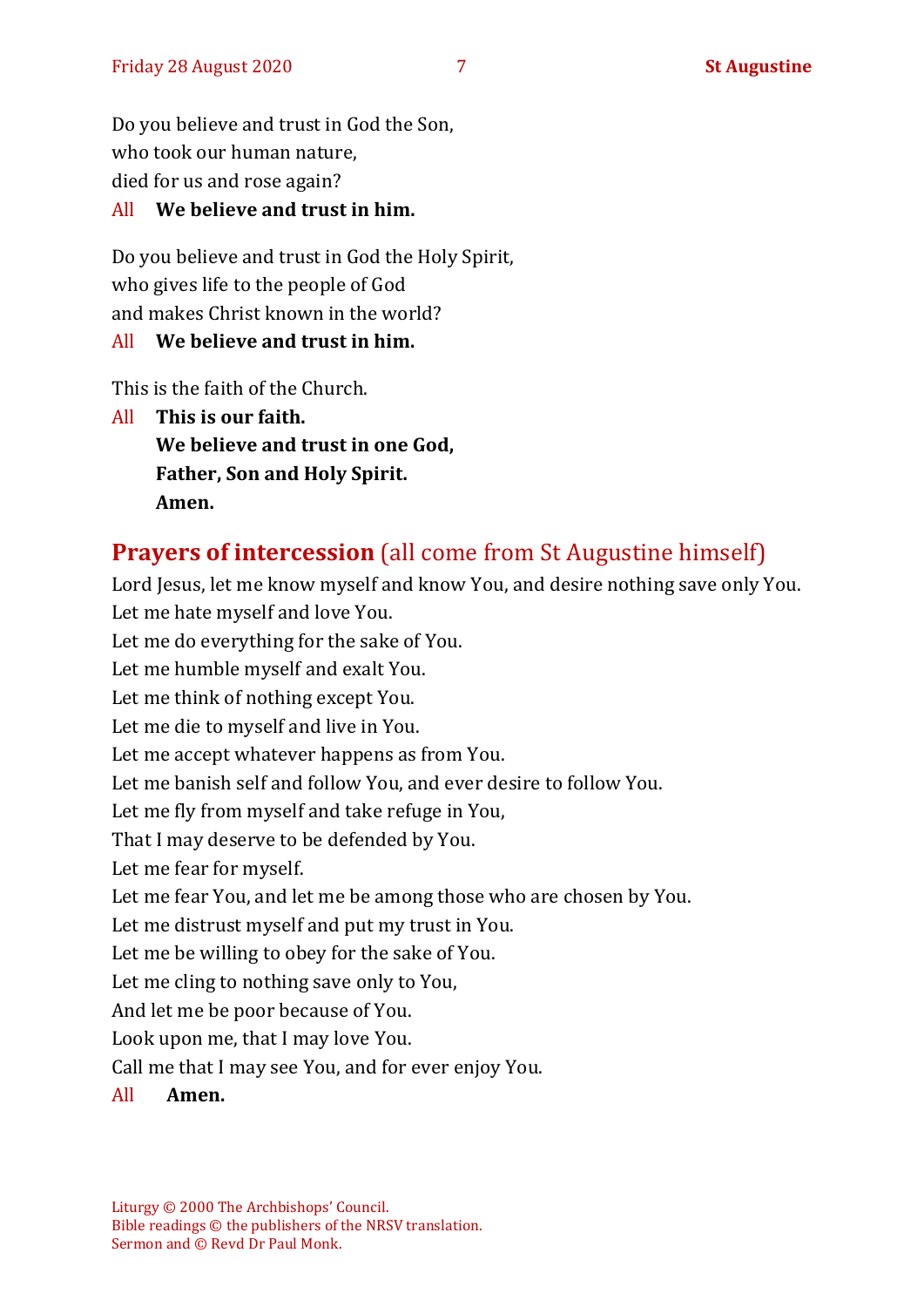Act in me O Holy Spirit, that my work, too, may be holy. Draw my heart O Holy Spirit, that I love but what is holy. Strengthen me O Holy Spirit, to defend all that is holy. Guard me, then, O Holy Spirit, that I always may be holy.

#### All **Amen.**

O Lord my God, most merciful, most secret, most present, most constant, yet changing all things, never new, and never old, always in action, yet always quiet, creating, upholding, and perfecting all, who has anything but what you have given? or what can any man say when he speaks about you? Yet have mercy on us, O Lord, that we may speak to you, and praise your Name.

#### All **Amen.**

Too late have I loved you, O Beauty so ancient, O Beauty so new.

Too late have I loved you! You were within me but I was outside myself, and there I sought you!

In my weakness I ran after the beauty of the things you have made. You were with me, and I was not with you.

The things you have made kept me from you—the things which would have no being unless they existed in you!

You have called, you have cried, and you have pierced my deafness.

You have radiated forth, you have shined out brightly, and you have dispelled my blindness. You have sent forth your fragrance, and I have breathed it in, and I long for you. I have tasted you, and I hunger and thirst for you.

You have touched me, and I ardently desire your peace.

#### All **Amen**

Merciful Father,

All **accept these prayers for the sake of your Son, our Saviour Jesus Christ. Amen.**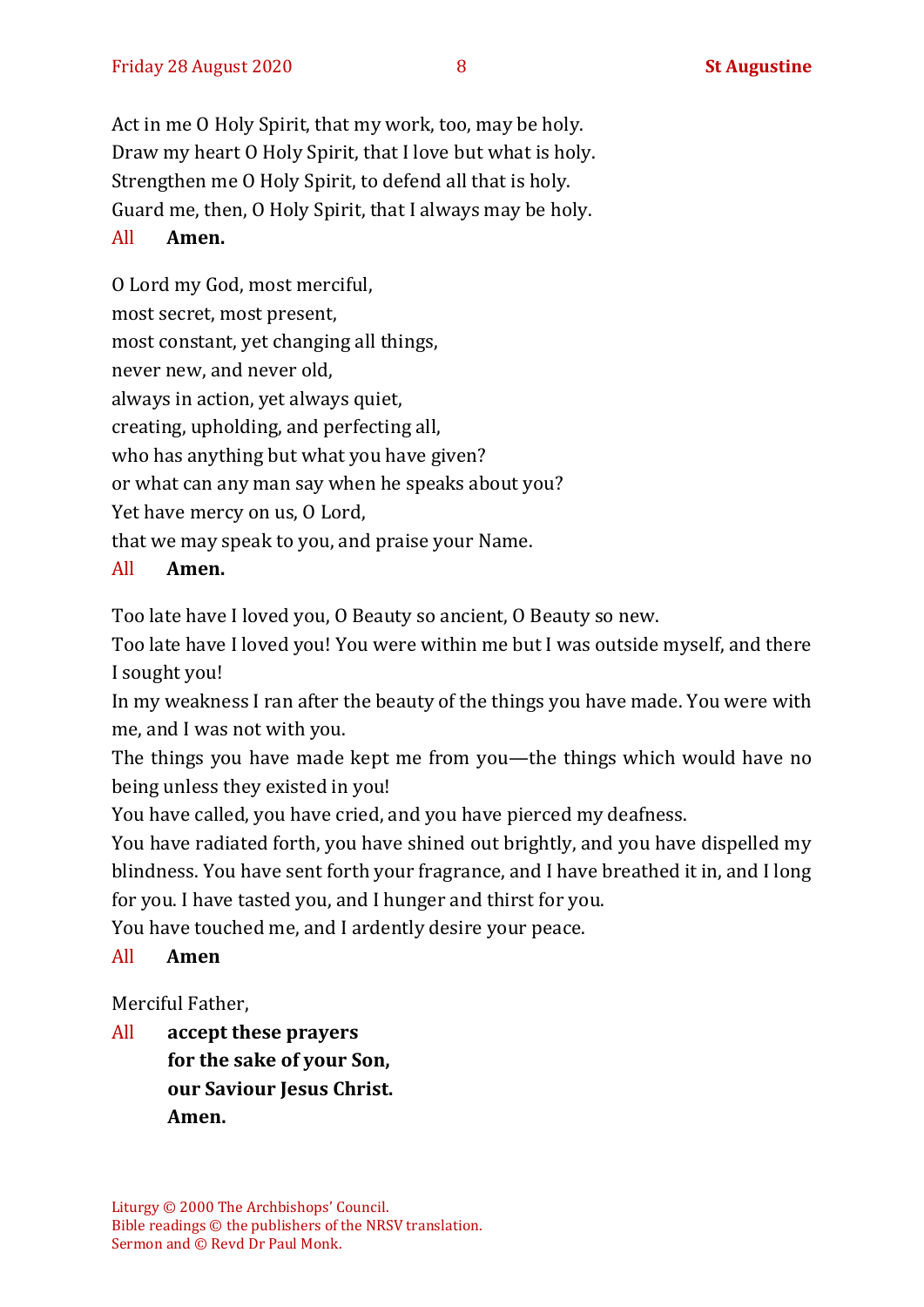## **The peace**

Unto us a child is born, unto us a son is given, and his name shall be called the Prince of Peace.

The peace of the Lord be always with you,

All **And also with you.**

HYMN 3 **[Ave verum corpus](https://www.youtube.com/watch?v=dVzc1YdXahA)** (please click on this link to hear the hymn) (The title is Latin for 'hail! True body')

The liturgy of the Communion Service appears below

# The Dismissal

Christ the Son of God, born of Mary, fill you with his grace to trust his promises and obey his will; and the blessing of God the Almighty: Father, Son, and Holy Spirit, be with you now and remain with you always. All **Amen.**

HYMN 4 **[Take my life and let it be](https://www.youtube.com/watch?v=Gf11rReeWIs)** (please click on this link to hear the hymn)

Go in peace to love and serve the Lord.

All **In the name of Christ. Amen.**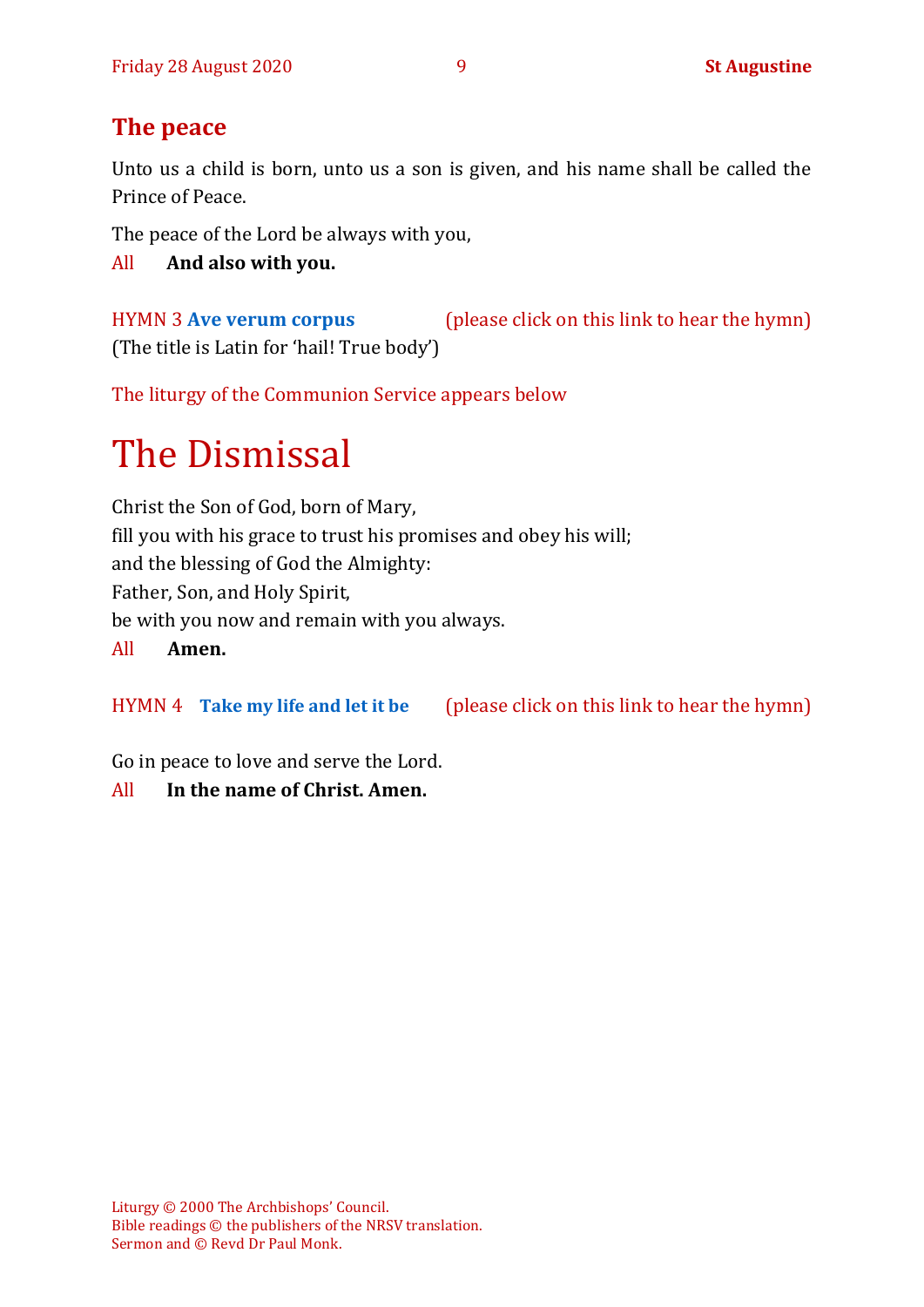## The Liturgy of the Sacrament

## Eucharistic Prayer (prayer E)

The Lord be with you

#### All **and also with you.**

Lift up your hearts.

#### All **We lift them to the Lord.**

Let us give thanks to the Lord our God.

#### All **It is right to give thanks and praise.**

It is indeed right, our duty and our joy, always and everywhere to give you thanks, holy Father, almighty and eternal God, through Jesus Christ our Lord. And now we give thanks, most gracious God, surrounded by a great cloud of witnesses and glorified in the assembly of your saints. The glorious company of apostles praise you. The noble fellowship of prophets praise you. The white-robed army of martyrs praise you. We, your holy Church, acclaim you. In communion with angels and archangels, and with all who served you on earth and worship you now in heaven, we raise our voice to proclaim your glory, for ever praising you and saying:

All **Holy, holy, holy Lord, God of power and might, heaven and earth are full of your glory. Hosanna in the highest. Blessed is he who comes in the name of the Lord. Hosanna in the highest.**

We praise and bless you, loving Father, through Jesus Christ, our Lord; and as we obey his command, send your Holy Spirit, that broken bread and wine outpoured may be for us the body and blood of your dear Son.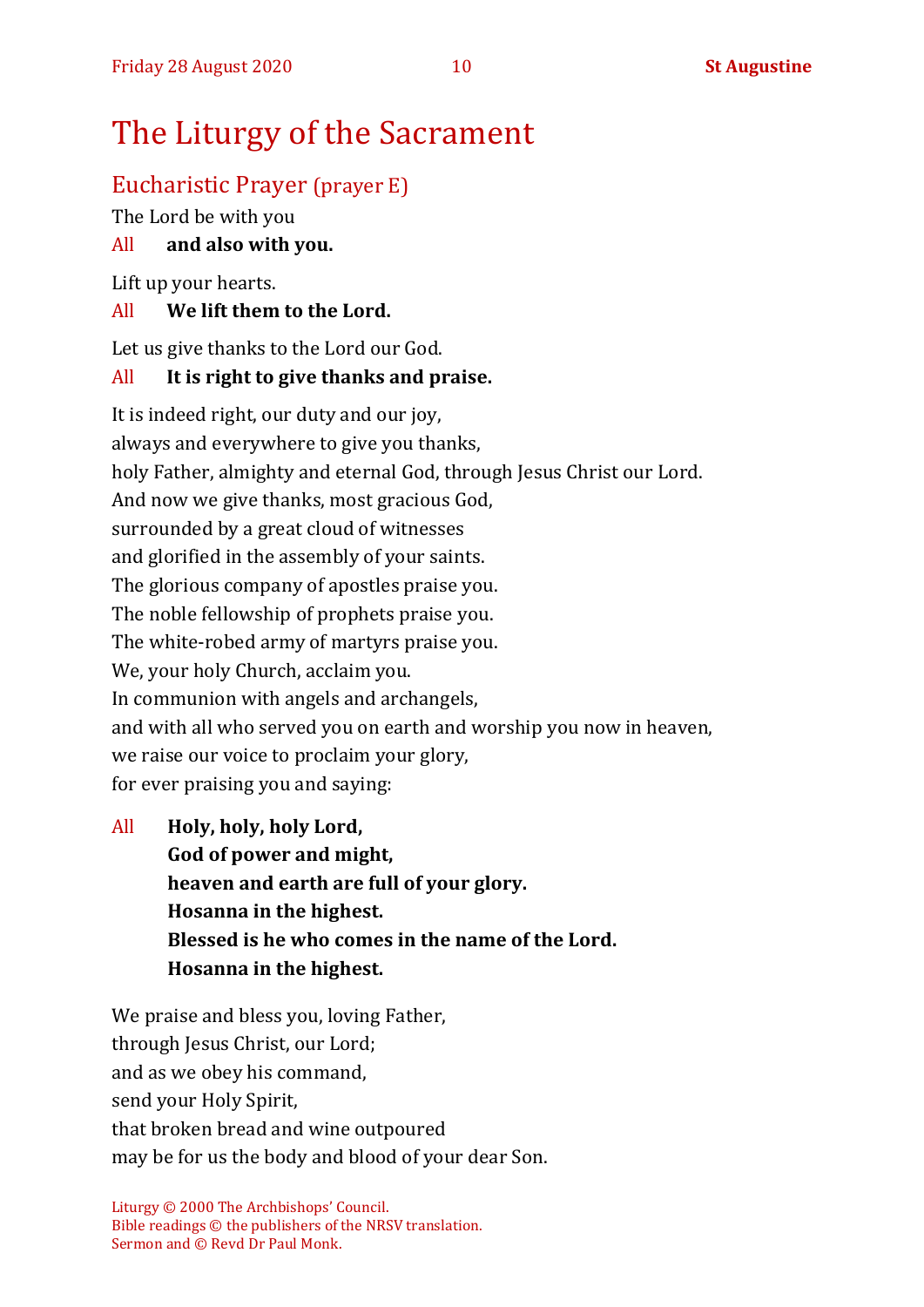On the night before he died he had supper with his friends and, taking bread, he praised you. He broke the bread, gave it to them and said: Take, eat; this is my body which is given for you; do this in remembrance of me.

When supper was ended he took the cup of wine. Again he praised you, gave it to them and said: Drink this, all of you; this is my blood of the new covenant, which is shed for you and for many for the forgiveness of sins. Do this, as often as you drink it, in remembrance of me.

So, Father, we remember all that Jesus did, in him we plead with confidence his sacrifice made once for all upon the cross.

Bringing before you the bread of life and cup of salvation, we proclaim his death and resurrection until he comes in glory.

Great is the mystery of faith:

All **Christ has died. Christ is risen. Christ will come again.**

Lord of all life, help us to work together for that day when your kingdom comes and justice and mercy will be seen in all the earth.

Look with favour on your people, gather us in your loving arms and bring us with St Augustine and all the saints to feast at your table in heaven.

Through Christ, and with Christ, and in Christ, in the unity of the Holy Spirit, all honour and glory are yours, O loving Father, for ever and ever.

#### All **Amen.**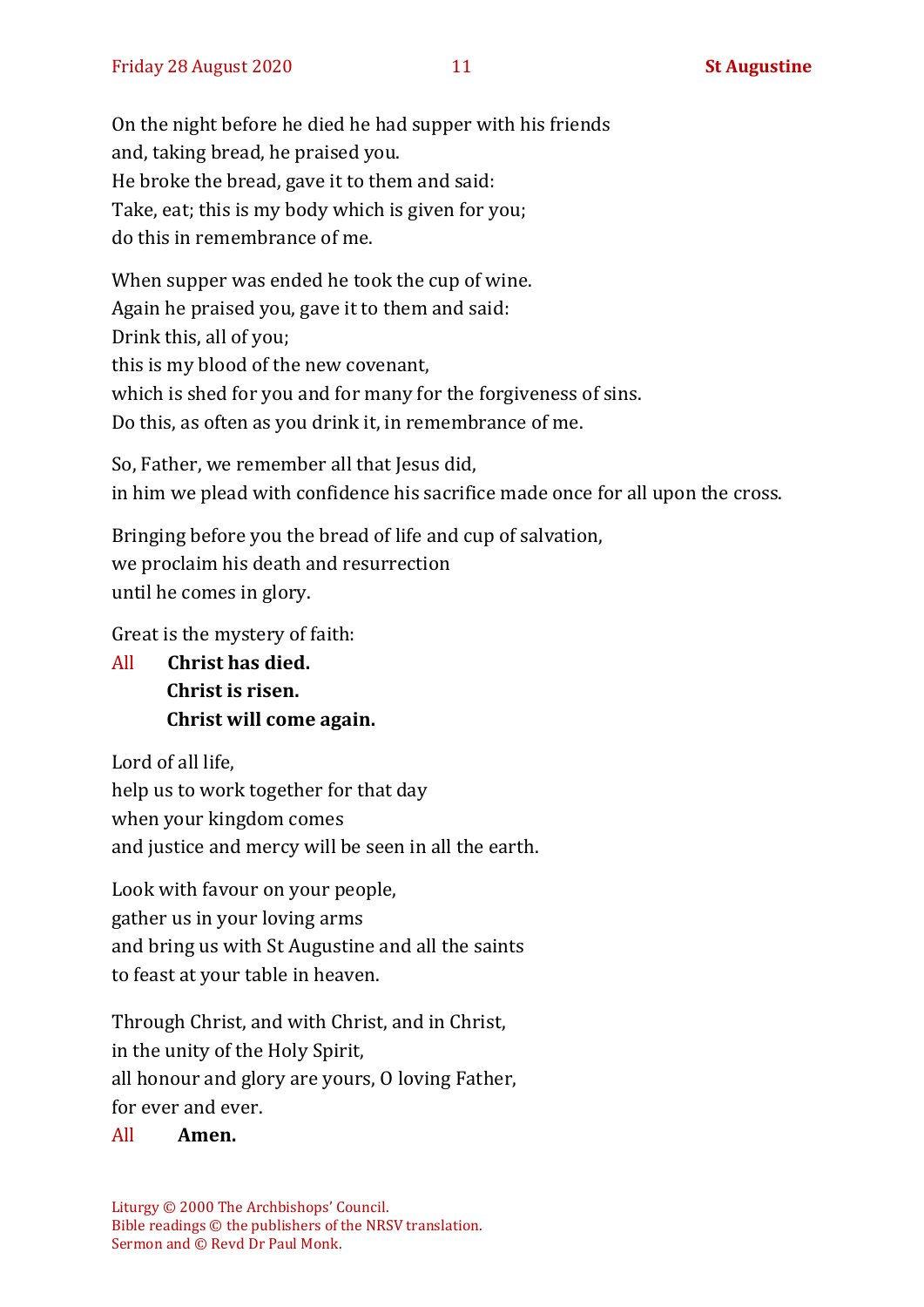#### The Lord's Prayer

As our Saviour taught us, so we pray

All **Our Father in heaven, hallowed be your name, your kingdom come, your will be done, on earth as in heaven. Give us today our daily bread. Forgive us our sins as we forgive those who sin against us. Lead us not into temptation but deliver us from evil. For the kingdom, the power,** 

**and the glory are yours now and for ever. Amen.**

#### Breaking of the Bread

We break this bread to share in the body of Christ.

- All **Though we are many, we are one body, because we all share in one bread.**
- All **Lamb of God,**

**you take away the sin of the world, have mercy on us.**

**Lamb of God, you take away the sin of the world, have mercy on us.**

**Lamb of God, you take away the sin of the world, grant us peace.**

Draw near with faith. Receive the body of our Lord Jesus Christ which he gave for you, and his blood which he shed for you. Eat and drink in remembrance that he died for you, and feed on him in your hearts by faith with thanksgiving.